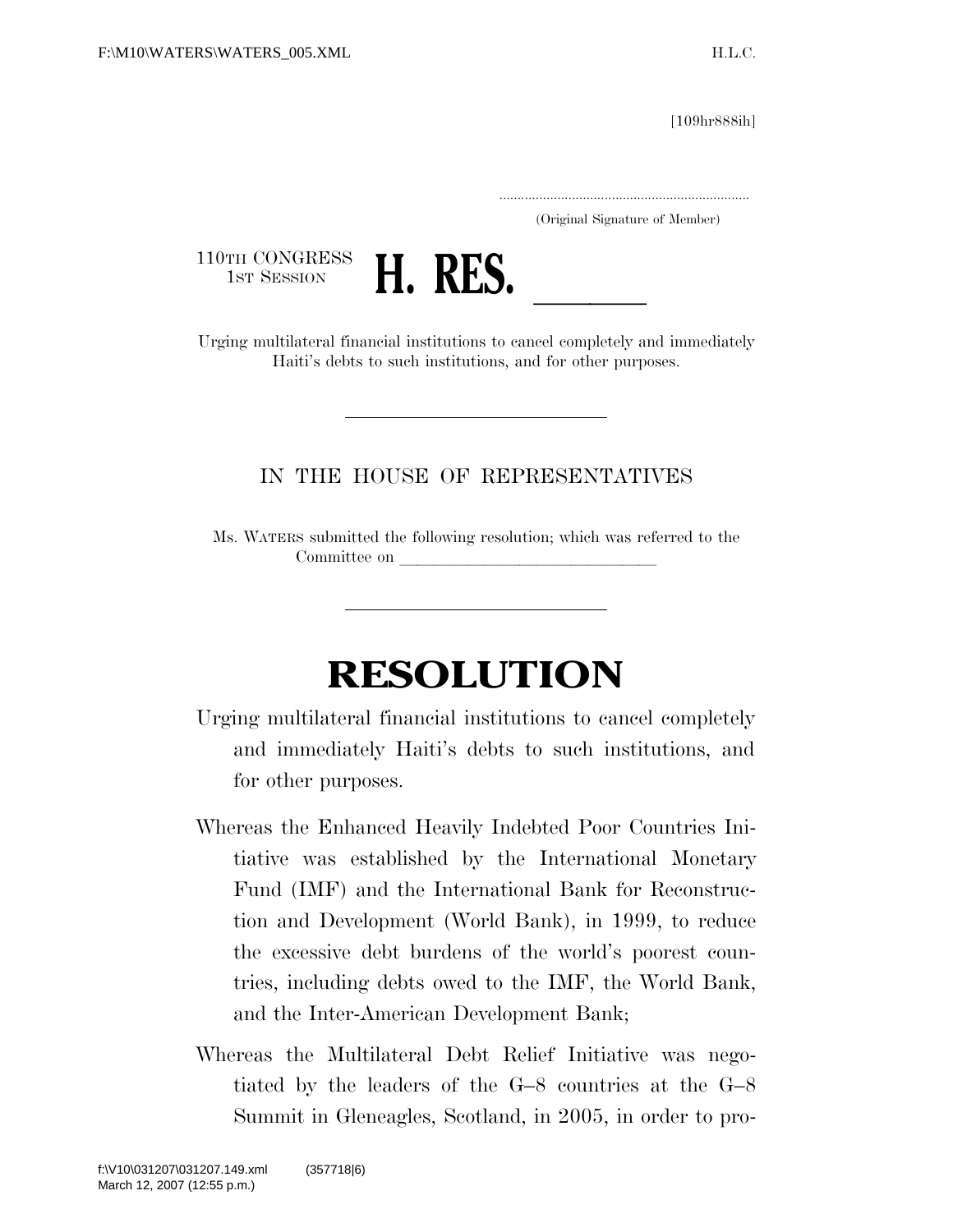$\mathfrak{D}$ 

vide eligible poor countries complete cancellation of debts owed to the IMF and the World Bank;

- Whereas Haiti is the poorest country in the Western Hemisphere;
- Whereas violence and natural disasters have caused tremendous suffering and loss of life in Haiti;
- Whereas the IMF estimates that Haiti owes \$1,097,800,000 to multilateral financial institutions, including \$21,400,000 to the IMF, \$507,100,000 to the World Bank, and \$533,900,000 to the Inter-American Development Bank;
- Whereas much of Haiti's debt burden was accumulated during the oppressive rule of the Duvalier regimes, which did not use the money for the benefit of the Haitian people;
- Whereas the IMF estimated that Haiti would spend \$56,200,000 on debt service payments to multilateral creditors during the 2006-2007 fiscal year, including \$17,000,000 to the IMF, \$11,600,000 to the World Bank, and \$25,700,000 to the Inter-American Development Bank;
- Whereas the debt service payments that the government of Haiti makes to multilateral creditors take money away from critical infrastructure development projects and essential government services, including health care and education;
- Whereas Haiti has participated in the Enhanced Heavily Indebted Poor Countries Initiative since November 22, 2006, but has not been able to participate in the Multilateral Debt Relief Initiative;
- Whereas the IMF has predicted that Haiti may not receive complete debt cancellation from the IMF and the World